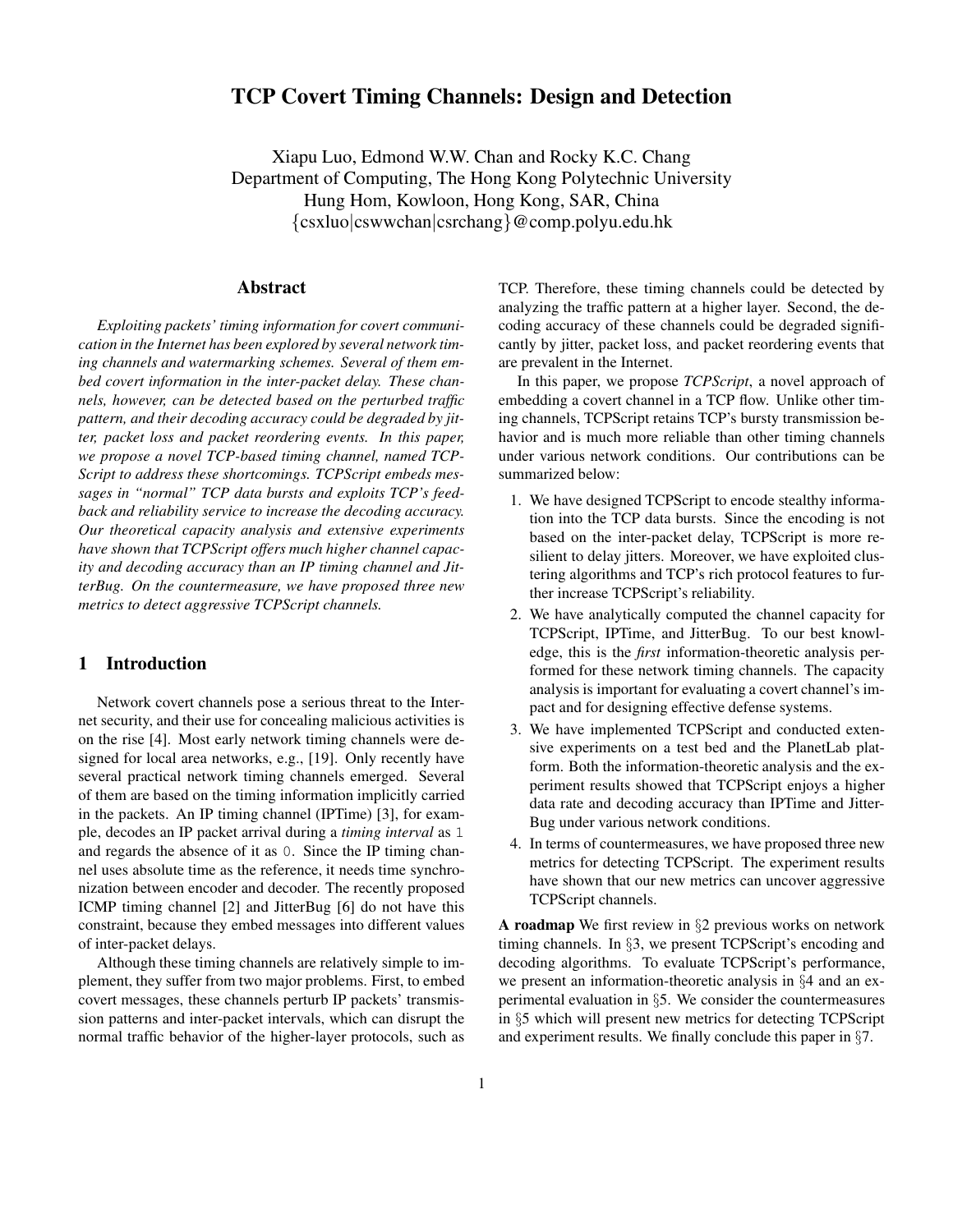# **2. Related work**

The works on network timing channels can be traced back to the work by Venkatraman et al. [1] who pointed out that temporal covert channels could exploit five characteristics of communications; however, they did not detail how to implement these covert channels. Some network timing channels require time synchronization between encoder and decoder. For example, Padlipsky et al. proposed a timing channel where one bit is conveyed through transmitting data or not [14], and Cabuk et al. [3] applied a similar idea to IP packets.

Other network timing channels have been designed without the constraint of time synchronization. Girling first suggested hiding information into the delays between successive transmissions from a user [7]. Building on this idea, Shah et al. [6] proposed JitterBug that encodes binary bits into packet inter-arrival times. A JitterBug encoder modulates the outgoing packets by the value of inter-packet delay modulo a timing window  $(w)$ : bit 0 is encoded by a small value and bit 1 by a large value. JitterBug distinguishes itself from other timing channels in that it does not introduce new packets. As another example, Berk et al. [2] proposed using inter-packet delay of ICMP packets to encode single-bit and multiple-bit messages. However, the decoding accuracy of this class of *inter-packet delay channels*is still susceptible to network conditions. Moreover, they lack mechanisms for detecting and correcting errors.

A few detection algorithms have been proposed for interpacket delay channels by identifying anomalous statistics in the inter-packet delay. For example, Cabuk et al. proposed two new metrics for detection: variance in the inter-packet delays and  $\epsilon$ -similarity between neighboring inter-packet delays [3]. Shah et al. outlined a detection method for JitterBug based on regularities of the inter-packet arrival times induced by a JitterBug channel [6]. Berk et al. proposed two methods for detecting the ICMP timing channels [2]. The first method is catered for a smart attacker who is assumed to possess the highest capacity, and the second is similar to the one proposed in [6]. Recently, Gianvecchio and Wang have proposed using the Shannon entropy and the corrected conditional entropy of inter-packet delays to detect IPTime and Jitterbug [17]. On preventive measures, Kang and Moskowitz proposed the network pump that can significantly suppress a network timing channel's throughput [13].

Besides, there are many steganographic techniques [11] that can be used to embed covert messages into the content of packets. Although such covert channels usually enjoy a higher capacity, they can be defeated by active wardens [5] and other steganoanalysis methods [11].

# **3. The TCPScript**

# 3.1. The model

There are four parties in the model considered in this paper: a TCPScript encoder (or just encoder), a TCPScript decoder (or just decoder), a TCP server (e.g., a web server), and a warden. The encoder and warden are in a close proximity in terms of communication delay. The warden can monitor and analyze all the incoming and outgoing network traffic, including those from the encoder's machine. The goal of the encoder is to leak out information to the decoder outside without being detected by the warden. In so doing, she establishes a "normal" TCP connection with the server outside her network and embeds messages in the TCP data channel. The decoder, on the other hand, can eavesdrop the segments sent from the encoder to the server. However, it does not have to eavesdrop the reverse traffic.

#### 3.2. A basic encoding algorithm

Assume that the encoder is given a sequence of multibit covert messages  $(m_i, i = 1, ...)$  to transmit to the decoder. Let each multibit covert message be represented by a positive integer:  $m_i \in [1, M]$ ,  $\forall i$ , where M is a constant pre-agreed by the encoder and decoder. In TCPScript, each  $m_i$  is encoded by a burst of  $m_i$  back-to-back TCP data segments. We call such a burst a  $m_i$ -burst. To facilitate correct decoding, two adjacent messages (data bursts) are separated by an appropriate time interval. As a result, the covert messages are encoded in a sequence of TCP data bursts that resembles the typical pattern for a TCP bulk transfer.

Figure 1(a) depicts the encoding process for two adjacent messages  $m_i = 3$  and  $m_{i+1} = 2$ . The encoder sends a burst of three segments to the server for  $m_i$ . By eavesdropping the three segments, the decoder can decode  $m_i$ . Moreover, the packets arrive at the server with a time dispersion of  $T_p$  between two adjacent segments, and the server sends back two TCP acknowledgements (ACKs). The encoder considers the transmission of  $m_i$  successful after receiving the ACK for the segments within an *encoding period*  $T_E$  which begins from the time of transmitting the data burst. At the end of  $T_E$ , the encoder may send a new data burst for the next message.

To give a more precise description, we let the size of all TCP data segments be the encoder's *maximum segment size* (MSS) in bytes (the data size could be set to other values compatible for the TCP-based application in use). Denote the TCP sequence number (SN) of the  $j$ th data segment in the  $i$ th burst (or covert message) by  $SN_{i,j}$ , where  $j = 1, \ldots, m_i$ . Considering the transmission of message  $m_i$ , if the encoder receives the ACK for the  $m_i$  data segments within  $T_E$ , the next data segment to be sent for  $m_{i+1}$  will have a sequence number of  $SN_{i,m_i} + MSS.$ 

However, it is possible that not all the ACKs will arrive during  $T_E$  due to loss, delay jitter, or reordering experienced by the data segments or ACKs. As we will show next, the corresponding messages may still be decoded correctly. However, the encoder does not have enough information to ascertain the decoding result. Instead, it will continue the transmission of the subsequent messages. In our design, the encoder will always send the oldest unacknowledged data segment at the beginning of a new data burst. For example, Figure 1(b) shows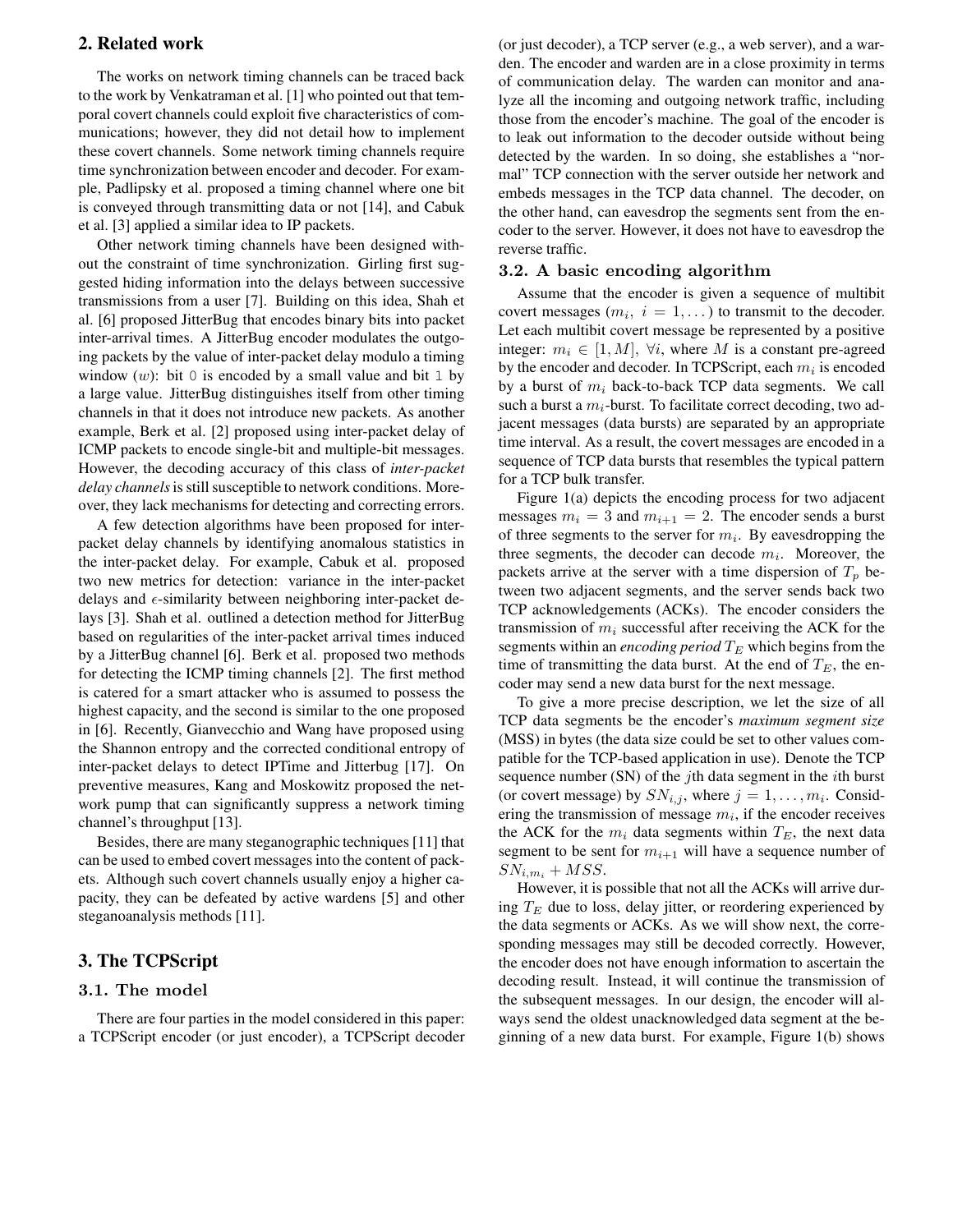

Server<br>(TCP<br>receiver)  $\mathbf{m}_{i+1}$ -burst  $\mathbf{m}_{i+1}$ -burst  $SN_{i+1}$ **SN** Decoder **i,2 i+1,2** Encoder Time  $(TCP)$ **E E** sender) TCP data segment  $\blacktriangleright$  TCP ACK

(a) There are no packet loss and reordering events, and all ACKs arrive within  $T_E$ .

(b) The second segment (with  $SN_{i,2}$ ) is lost; however, the decoding result is still correct.

# **Figure 1. Two scenarios for encoding messages**  $m_i = 3$  and  $m_{i+1} = 2$  in TCPScript, and the messages are **decoded correctly in both scenarios.**

that the second segment in the  $m_i$ -burst is lost. The encoder therefore retransmits the second and third segments in the next burst (i.e.,  $SN_{i+1,1} = SN_{i,2}$  and  $SN_{i+1,2} = SN_{i,3}$ ). As we will see next, the repeated observation of the third segment will not affect the decoding accuracy.

#### 3.3. A basic decoding algorithm

Prior to the covert communication, the encoder and decoder will agree on two parameters: the number of bursts (denoted by  $N$ ) and the value of M. There are several methods of decoding the messages. In the following we present an off-line decoding algorithm based on packet clustering which comprises two sequential stages:

STAGE 1 The decoder first uses a clustering algorithm to partition all the captured TCP data segments into  $N$  clusters, each of which corresponds to a covert message. Note that this clustering technique can mitigate the impact of delay jitter experienced by other clustering approaches using the inter-packet delay. We have selected the hierarchical clustering algorithm [15] which constructs the hierarchical cluster tree based on the centroid linkage (i.e., the Euclidean distance between two clusters' centroids). Our experiment results have shown that this algorithm achieves better performance than other popular clustering algorithms [15].

STAGE 2 Consider the set of packets identified by the clustering algorithm as part of the  $m_i$ -burst. The decoder first obtains the maximum and minimum SNs in the set, denoted by  $SN_{i,max}$  and  $SN_{i,min}$ , respectively. Then the decoded message  $\tilde{m}_i$  is simply given by

$$
\tilde{m}_i \longleftarrow \frac{SN_{i,max} - SN_{i,min}}{MSS} + 1. \tag{1}
$$

Although the decoding algorithm is very simple, it possesses the following attractive properties:

(1) Even if some data segments are missing in the  $m_i$ -burst due to packet loss, for example, the decoding result will still be correct, provided that the first and last segments are captured and classified into the  $m_i$ -burst.

(2) If there are missing packets at the head of the  $m_{i+1}$ burst but the previous burst  $m_i$  is decoded correctly, then the decoding result for  $m_{i+1}$  will still be correct by setting

$$
SN_{i+1,min} = min\{SN_{i+1,min}, SN_{i,max} + MSS\}.
$$
 (2)

Since  $m_i$  is decoded correctly, the last segment with  $SN_{i,max}$ must be captured. Therefore,  $SN_{i+1,min}$  should be given by  $SN_{i,max} + MSS$ . For the  $m_1$ -burst, we could set  $SN_{1,min}$  to  $min\{SN_{1,min}, SN_{0,max} + 1\}$ , where  $SN_{0,max}$  is the SN of the encoder's TCP SYN segment.

(3) However, there are two scenarios where decoding errors will occur. The first scenario is illustrated in Figure 2(a), where all three data segments are received (i.e.,  $SN_{i,max} = SN_{i,3}$ ), but the ACK for the segment with  $SN_{i,3}$  is lost. According to the encoding algorithm, the encoder will retransmit the third segment (i.e.,  $SN_{i+1,1} = SN_{i,3}$ ) at the beginning of the next burst. If this segment is lost again, then Eq. (2) will give  $SN_{i+1,min} = SN_{i,3} + MSS$ , thus resulting in a decoding error for  $m_{i+1}$  ( $\tilde{m}_{i+1} = m_{i+1} - 1$ ). The second case, as shown in Figure 2(b), occurs when the last segment in a burst is missing (here  $SN_{i+1,1} = SN_{i,3}$ ).

## 3.4. The choices of  $T_E$  and M

The choice of  $T_E$  obviously represents a trade-off between the decoding accuracy and channel throughput. Assuming that the TCP server does not use delayed ACK, the encoder can set the value of  $T_E$  to at least  $RTT + (m_i - 1)T_p$  for  $m_i$ , where RTT is the estimated round-trip time between the encoder and the server. As a TCP sender, the encoder is already equipped with the RTT estimate. To estimate the value of  $T_p$ , a simplest approach is to use the time interval between adjacent ACKs as an approximation for  $T_p$ , because the ACKs unlikely experience a large time dispersion because of their small size.

The range of  $M$  is determined jointly by the TCP server's maximum receive window size (denoted by  $RWND_{max}$ ) and the MSS:  $1 \leq M \leq \frac{RWND_{max}}{MSS}$ . If the window scale option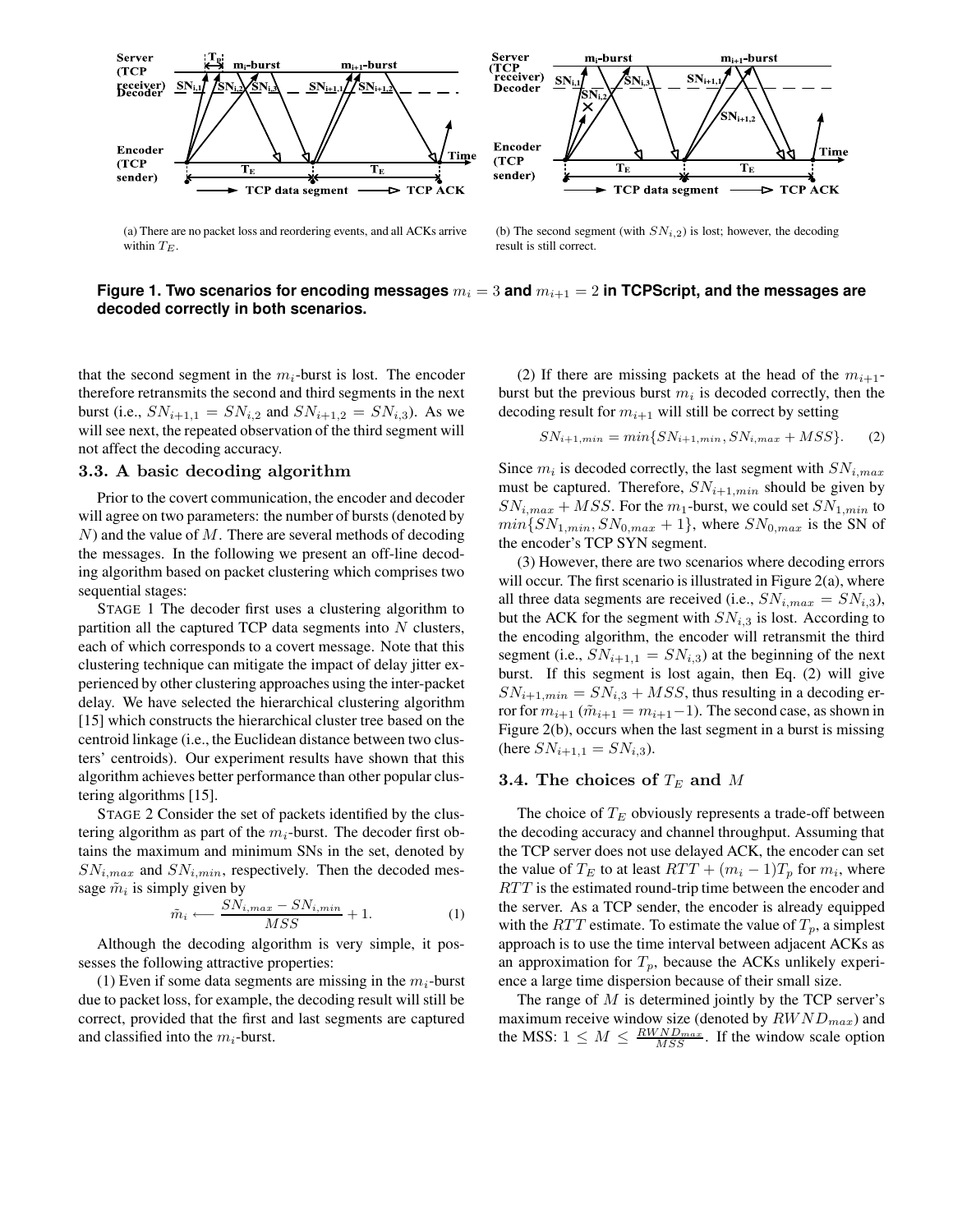

(a) A packet loss scenario that causes a decoding error for  $m_{i+1}$ . (b) A packet loss scenario that causes a decoding error for  $m_i$ .

**Figure 2. Two packet loss scenarios that will cause decoding errors in TCPScript's basic decoding algorithm.**

is not used, then  $RWND_{max} \leq 64$  KB. Taking a common setting of MSS = 1460 bytes,  $M = \left\lfloor \frac{64KB}{1460} \right\rfloor = 44$ . Moreover, depending on the desired behavior of the cover traffic, the encoder may select M from  $[10, 20]$  to mimic the behavior of a long-lived TCP flow and from [3, 8] to mimic the behavior of a short-lived TCP flow [18].

# 3.5 A loss-resilient TCPScript

To improve the reliability against packet losses, we have also proposed a *loss-resilient TCPScript* (LR-TCPScript) which is not included in this paper due to the page limit. Its basic idea is to recover the packet burst (i.e. message) for which the encoder fails to receive all the expected ACKs within  $T_E$ , before sending the next message. There are two main mechanisms in LR-TCPScript. An LR-TCPScript's encoder first uses a timeout-retransmission scheme to recover the message. This mechanism, however, is inadequate to handle two special scenarios: the lost of all data segments and the lost of all ACKs in a burst. We therefore employ a *rollback* mechanism to address these two scenarios.

#### **4. An information-theoretic analysis**

Determining a covert channel's capacity is very useful for assessing its impact and for designing the defense systems [8]. However, very few works studied the capacity of network timing channels[21, 2]. Venkatraman et al. used a noiseless model to analyze the capacity of network covert channels that exploit the spatial and temporal variation in transmission characteristics [21]. Berk et al. used the Arimoto-Blahut algorithm to estimate the capacity of inter-packet delay channels [2].

However, all the previous works do not consider the effect of packet loss on the channel capacity. In this section, we fill this gap by modeling the capacity of TCPScript, IPTime, and JitterBug in the presence of packet loss. We will compare their information capacity (in terms of bits) derived from the channel models under different *packet loss probability*, denoted by

 $P_{loss}$ . Here we do not consider the impact of severe jitters, because all three channels could effectively mitigate such effects by selecting proper parameters(e.g., setting the time interval to 80ms in IPTime [3] and the window size to 100ms in Jitterbug [6]). On the other hand, all of them are susceptible to packet losses.

We model the three channels as discrete memoryless channels (DMCs) with the input symbols and output symbols denoted as X and Y, respectively. Moreover,  $p(x)$  and  $q(y)$  are the probability mass functions for  $X$  and  $Y$ . We also denote  $P(X = x_i)$  by  $p(x_i)$ . A DMC's capacity is defined as:

$$
C = \max_{p(x)} \{ H(X) - H(X|Y) \} = \max_{p(x)} \{ H(Y) - H(Y|X) \},\tag{3}
$$

where  $H(X)$  (or  $H(Y)$ ) is the entropy of X (or Y), and  $H(X|Y)$  and  $H(Y|X)$  are conditional entropies [22].

According to each channel's characteristics, we model IP-Time, JitterBug, and TCPScript using Z-Channel, Binary Erasure Channel, and Error and Erasure Channel, respectively, as shown in Figure 4.

**IPTIME** There are two input symbols to the channel: nonarrival of a packet (0) and arrival of a packet (1). Therefore, symbol 1 will be decoded as 0 due to a packet loss (with probability  $PI_{10}$ ), but symbol 0 is always decoded as 0. From Figure 3(a), we obtain the probability transition matrix as  $Q(Y|X) = \begin{pmatrix} 1 & 0 \\ PI_{10} & 1 - PI_{10} \end{pmatrix}$ , where  $P_{loss} = PI_{10}$ . By applying the known capacity result for a Z-Channel [9], we have

$$
C = \mathbb{F}[p(x)(1 - P_{loss}), 1 - p(x)(1 - P_{loss})] -p(x)\mathbb{F}[(1 - P_{loss}), P_{loss}],
$$
 (4)

where  $\mathbb{F}[\alpha, \beta] = -\log_2(\alpha^{\alpha} \beta^{\beta})$ , and  $p(x) = (P)$  $\frac{P_{loss}}{1-P_{loss}})/(1+$  $(1 - P_{loss})F$  $\frac{P_{loss}}{1-P_{loss}}$ ).

**JITTERBUG** Each symbol is represented by the time interval between two consecutive packets. Therefore, if at least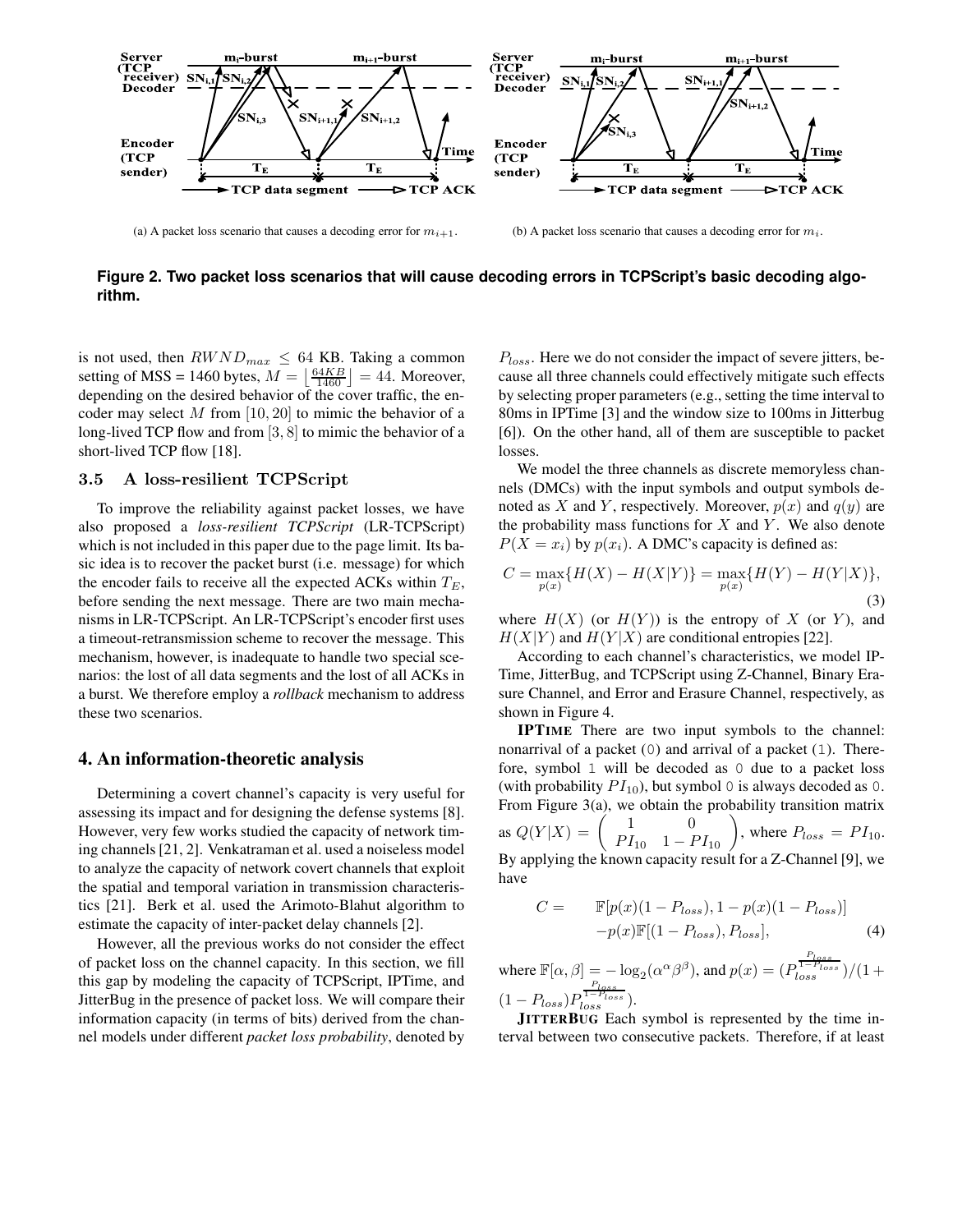

**Figure 3. Modeling TCPScript, IP timing channel, and JitterBug as discrete memoryless channels.**

one packet is lost, it will become a deletion channel whose channel capacity is difficult to estimate [23]. To simplify the analysis, we consider the case of transmitting two packets and model it as an *erasure channel*. The erasure state E is entered when either packet is lost with probabilities  $PJ_{0E}$  and  $PJ_{1E}$  for the input symbol of 0 and 1, respectively. From in Figure 3(b), we obtain the probability transition matrix as  $Q(Y|X) = \begin{pmatrix} 1 - P J_{0E} & P J_{0E} & 0 \\ 0 & P J & 1 & E \end{pmatrix}$ 0  $PJ_{1E}$  1 –  $PJ_{1E}$ ), where  $P J_{0E} = P J_{1E} = 1 - (1 - P_{loss})^2$ . Then we can obtain  $C = (1 - P_{loss})^2$ .

**TCPSCRIPT** Recall from §3 that packet losses at a burst's tail will result in decoding errors, but packet losses at a burst's head may or may not. Moreover, there are two kinds of errors:  $\tilde{m}_i < m_i$  or  $m_i$  is missing entirely. The first type of error enforces that  $x_i > y_i$ . The second type of error is the result of losing the entire burst of packets; that is, the corresponding output symbol is an erasure state. To simplify the analysis, we derive the upper bound (burst-tail errors or burst-head errors) and lower bound (only burst-tail errors) on the probability of correct decoding which will in turn give the lower bound and upper bound on the capacity, respectively.

We derive the upper bound on  $p(x_i|x_j)$  (denoted by  $\bar{p}(x_i|x_j)$ ) by obtaining the probability that packet losses occur only to the bursts' tails. Therefore, the probability transition matrix is:

$$
\bar{p}(x_i|x_j) = \begin{cases}\n(1 - P_{loss})^j P_{loss}^{i-j} & \text{if } i > j \\
1 - \sum_{k=0}^{i-1} p(x_i|x_k) & \text{if } i = j \\
0 & \text{if } i < j,\n\end{cases}
$$
\n(5)

where  $i = 1, \ldots, N$  and  $j = 0, \ldots, N$ . The case of  $j = 0$ corresponds to the erasure state.

To derive the lower bound on  $p(x_i|x_j)$  (denoted by  $p(x_i|x_j)$ ), we consider packet losses in either the head or tail of a burst. Therefore, the probability transition matrix is:

$$
\underline{p}(x_i|x_j) = \begin{cases}\nP_{loss}^i & \text{if } j = 0 \\
(i - j + 1)(1 - P_{loss})^j P_{loss}^{i - j} & \text{if } i > j \neq 0 \\
1 - \sum_{k=0}^{i-1} p(x_i|x_k) & \text{if } i = j \\
0 & \text{if } i < j,\n\end{cases}
$$
\n(6)

where  $i = 1, \ldots, N$  and  $j = 0, \ldots, N$ . Based on Eq. (5) and Eq. (6), we can therefore estimate the lower bound and upper bound for TCPScript's capacity by applying the Blahut-Arimoto algorithm [22].

For a fair comparison, we multiply the capacity of IPTime and JitterBug by  $log_2 M$  (i.e., equivalent to  $log_2 M$  parallel channels). We use IP Time- $log_2 M$  to refer to the IPTime capacity for M symbols and similarly for JitterBug and TCP-Script. We use *TCPScript U*(or *TCPScript L*) to indicate the upper (or lower) bound of TCPScript's capacity in Figure 4. We first discuss the results for  $M = 2$  (i.e., single-bit encoding) which are shown in Figure 4(a). TCPScript's upper bound is overlapped with IPTime's (that is why the IPTime graph cannot be seen from the figure). When  $M = 2$ , TCP-Script's channel model is reduced to a Z-Channel if we group the erasure state with state 1 on the decoder side. Moreover, we have observed that JitterBug slightly outperforms the other two at a low  $P_{loss}$ ; however, the trend is reversed at a higher  $P_{loss}$ . These results are consistent with the fact that any packet loss will reduce JitterBug into a deletion channel.

Figures 4 also shows the results for  $M = 4, 6, 8$  (i.e., multibit encoding). When  $M = 4$ , TCPScript's upper bound is higher than the other two channels' capacity; however, the lower bound is still below the other two at low values of  $P_{loss}$ . When  $M$  is increased to 6 and 8, Figure 4(b) clearly illustrates the advantage of TCPScript, because both upper and lower bounds are higher than the other two for almost all  $P_{loss}$ s. Moreover, the advantage becomes even more outstanding as  $P_{loss}$  increases. The major reason responsible for its resilience to packet losses is that not all packet losses will incur decoding errors—only those occurred to a burst's tail and some occurred to a burst's head. In contrast, every packet loss will result in decoding errors for IPTime and JitterBug.

#### **5. Performance evaluation**

In this section, we report the performance evaluation results for TCPScript, JitterBug, and IPTime. We have implemented the TCPScript encoder as an HTTP client that uses the HTTP POST method to transmit data to a web server. We use Linux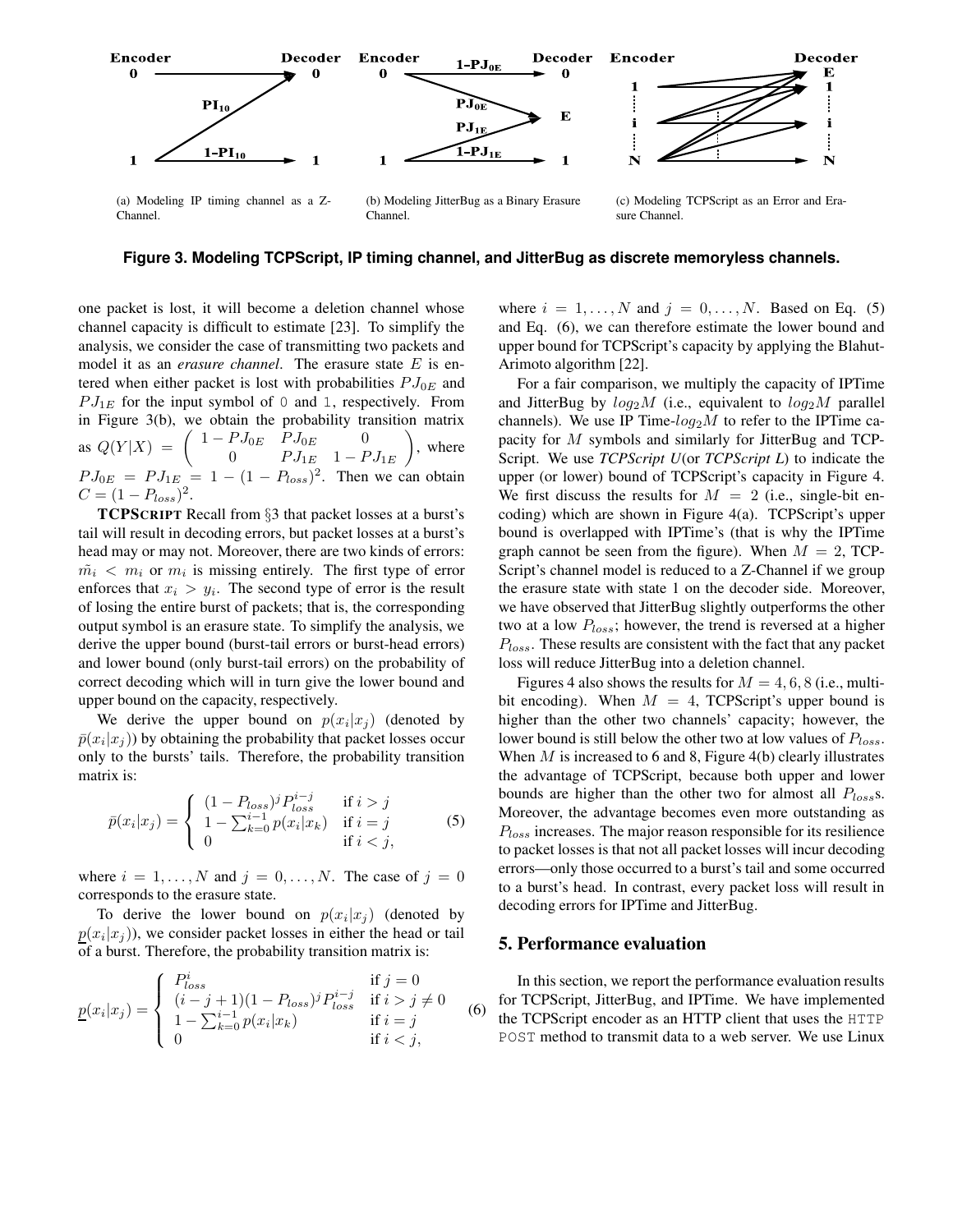

(a) Channel capacity with 2 and 4 input symbols.

(b) Channel capacity with 8 and 16 input symbols.

**Figure 4. Comparing the channel capacity for TCPScript, IP timing channel, and JitterBug.**

raw sockets to customize the outgoing packets. Note that the encoder could also be easily implemented in other TCP-based applications (e.g., FTP and P2P applications). For the TCP-Script decoder, we utilize libpcap to capture the traffic sent from the encoder to the web server. Moreover, we have implemented IPTime's and JitterBug's encoding and decoding algorithms. Both use a fixed timing interval (or timing window) of w. The JitterBug encoder adopts the default tolerance parameter  $\varepsilon = w/4$  [6].

We have conducted extensive experiments in both a test bed and the Internet using PlanetLab nodes. The test bed allows us to study the impact of arbitrarily network conditions on the channel performance, whereas the PlanetLab platform provides a real network environment for evaluation. For the purpose of evaluation and comparison, we are interested in their empirical *channel accuracy* α and empirical *channel goodput* ζ defined as

$$
\alpha = 1 - p_e \text{ and } \zeta = \frac{\alpha N \log_2 M}{T_d},\tag{7}
$$

where  $p_e$  is the channel's bit error rate, and  $T_d$  is the total time required for delivering the N covert messages. We employ the Levenshtein (or Edit) distance to compute  $p_e$ , which is given by the minimum number of insertions, deletions, and substitutions required to convert a decoded message into the original message.

#### 5.1. Test-bed experiments

The test bed has a dumbbell topology. An encoder is located on one end of the topology, whereas the decoder and a web server are located on the other. The two ends are connected by two routers  $R_1$  and  $R_2$ . We have deployed Dummynet in both routers to emulate various network conditions. All the network links are full duplex with capacity of 100Mbit/s. The encoder embeds covert messages into the TCP packets destined to the web server which can be eavesdropped by the decoder.

We have conducted test-bed experiments with the following parameter settings. The RTT between the encoder and the web server is 30ms. The TCPScript encoder uses  $T_E = \{40, 60\}$ ms to transmit 100 codewords  $(N = 100)$  with  $M = \{4, 16\}.$ Each experiment was repeated 30 times; each time a different set of 100 codewords was generated randomly. We report the average values of  $\zeta$  and  $\alpha$  over the 30 results, which are denoted by  $\overline{\zeta}$  and  $\overline{\alpha}$ , respectively. The JitterBug's and IPTime's encoders use  $w = \{40, 60\}$ ms to transmit the same 30 sets of codewords bit by bit in a single flow of modulated UDP packets. The size of all IP packets sent by the encoder is 1500 bytes.

**EFFECTS OF PACKET LOSSES** Table 1 summarizes the average channel accuracy and goodput under different *packet loss rates* (PLRs), ranging between 0% and 5%, and  $T_E$  =  $w = 40$ ms. In each cell, the two leftmost values are the 95% confidence intervals (CIs) for  $\zeta$ , whereas the values inside the parentheses are the 95% CIs for  $\overline{\alpha}$ . All the results are obtained without using any error correction codes. The table shows that both TCPScript and JitterBug achieve 100% accuracy in a lossless environment, whereas IPTime achieves only up to 95% accuracy due to the queueing delay introduced by the routers. Moreover, TCPScript's goodput is at least 1.5 times higher than that of JitterBug for  $M = 4$ . As the PLR increases, the decoding errors start increasing for all timing channels. However, even when the PLR reaches 5%, TCPScript still maintains a relatively low  $p_e$  of at most 4%, while JitterBug's and IPTime's  $p_e$  are at most 7% and 8%, respectively.

**EFFECTS OF PACKET REORDERING** We have evaluated the channel performance under two different packet reordering scenarios referred to as  $A$  and  $B$ . In each scenario, we configured  $R_1$  with different numbers of pipes and entrance probabilities, such that the mean RTT between the encoder and decoder was equal to 30ms. As shown in Table 2, we do not observe decoding errors for TCPScript for both reordering scenarios. It also achieves a higher goodput than the other two timing channels. Comparing with the results for  $PLR = 0\%$  in Table 1,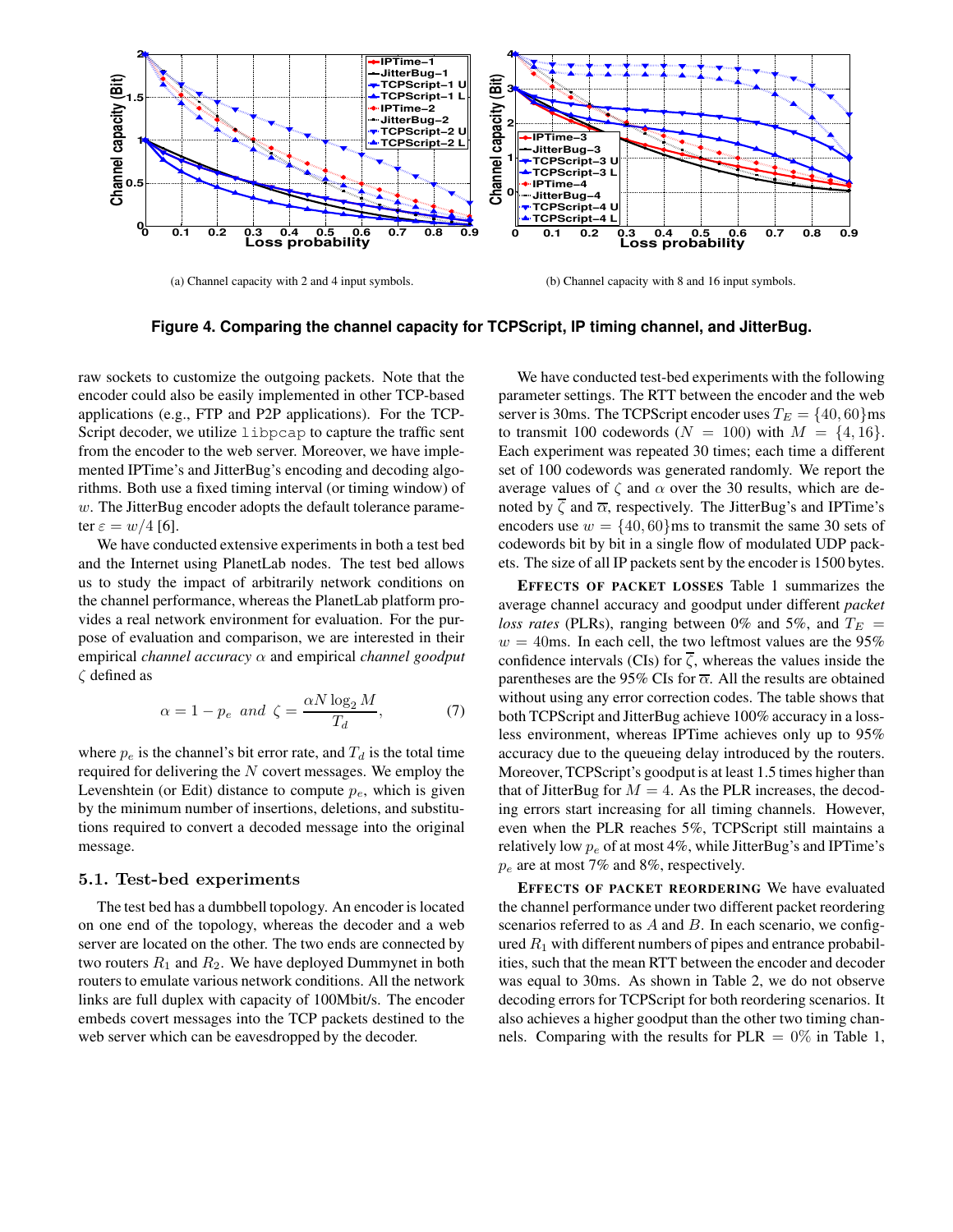| Table 1. The values of $\zeta$ and $\overline{\alpha}$ for different PLRs and $T_E=w=40$ ms. |  |
|----------------------------------------------------------------------------------------------|--|
|----------------------------------------------------------------------------------------------|--|

| <b>PLR</b> | <b>TCPScript</b>                                                                    | <b>JitterBug</b>          | <b>IPTime</b>             |  |  |  |  |  |  |
|------------|-------------------------------------------------------------------------------------|---------------------------|---------------------------|--|--|--|--|--|--|
|            | 95% CIs of $\zeta$ (95% CIs of $\overline{\alpha}$ ) for 100 codewords with $M = 4$ |                           |                           |  |  |  |  |  |  |
| $0\%$      | 48.89,48.90 (1.00,1.00)                                                             | 30.98, 30.98 (1.00, 1.00) | 22.89, 22.89 (0.95, 0.95) |  |  |  |  |  |  |
| $1\%$      | 46.64,49.32 (0.99,1.00)                                                             | 30.49,30.49 (0.98,0.99)   | 22.77, 22.77 (0.94, 0.95) |  |  |  |  |  |  |
| 3%         | 45.09,48.82 (0.98,0.99)                                                             | 29.76.29.76 (0.96,0.97)   | 22.45, 22.45 (0.93, 0.94) |  |  |  |  |  |  |
| 5%         | 45.82,48.58 (0.97,0.99)                                                             | 29.16.29.16 (0.94,0.95)   | 22.19.22.19 (0.92,0.93)   |  |  |  |  |  |  |

we find that TCPScript still maintains similar goodputs even under the two reordering scenarios. However, both JitterBug and IPTime suffer from significant throughput degradation and decoding error rates. Their measured  $p_e$  can be up to 21% and 14%, and their goodputs drop by 21% and 9%, respectively. Since both JitterBug and IPTime encode in the packet interarrival times, their decoding accuracy is very sensitive to delay jitter. On the other hand, TCPScript does not directly rely on the packet inter-arrival times. Decoding errors occur only when the packet reordering causes a packet to be clustered into a wrong burst.

**EFFECTS OF TRAFFIC SHAPING** To study the effects of traffic shaping on TCPScript, we deployed NetPath [16] in  $R_1$ to emulate a traffic shaper with different bandwidth limits  $B =$  $\{0.5, 1, 2, 5, 10\}$ Mbps and a fixed RTT of 100ms between the encoder, and decoder and the web server. We used Iperf to generate background TCP traffic, and the encoder used  $M = 4$ and  $T_E = \{120, 140, 160, 180\}$ ms to transmit the same set of 100 codewords. As shown in Table 3, no decoding errors are observed until the bandwidth limit drops to 0.5Mbps, and in the worst case  $p_e$  is only 3.8%. Moreover, a smaller  $T_E$  will suffer more decoding errors, because the inter-burst gaps may not be accurately identified by the decoder.

#### 5.2. PlanetLab experiments

For the Internet experiments, we have selected eight geographically diversed PlanetLab nodes to serve as the encoders that are listed in Table 4. The Linux Hierarchical Token Bucket (HTB) scheduler has been implemented in each PlanetLab node to provide the default traffic shaping function [10]. While this function delays outgoing packets to meet certain bandwidth shares, it can also smooth out bursty traffic. The web server and the decoder, on the other hand, are located at our campus network. The decoder extracts covert messages from the packet flows sent from the encoders to the web server. We have obtained a total of 3,744 samples for each encoder during the experiment period. In Figures 5-6, the PlanetLab nodes on the x-axis are sorted in an increasing order of their RTTs.

Figure 5 reports the average channel accuracy for the timing channels with  $T_E = w = \{2RTT, 2.5RTT, 3RTT\}$ . Note that TCPScript generally attains higher channel accuracy than IP-Time and JitterBug. Moreover, TCPScript's channel accuracy is consistently higher than 98% even in the presence of the traffic shaping function in the encoders' outgoing links. For those paths that exhibit large jitters (i.e., TW, CN, JP, and CA), all timing channels attain lower decoding accuracy. But TCP-Script still enjoys higher accuracy than the other two channels. For IPTime, Figure 5(c) shows that a larger  $w$  will generally increase its decoding accuracy, because a larger timing window could mitigate the impact of time desynchronization. However, we do not observe this relationship for TCPScript and Jitterbug. An analysis of the network traces reveals that packet loss, instead of the large delay jitter, is the main factor responsible for their decoding errors.

Figure 6 shows the average channel goodput. Even using  $M = 4$ , TCPScript's goodput is around *two* times of the other two channels' goodput. TCPScript's goodput advantage will become even more significant for a larger  $M$ . As the path quality deteriorates in terms of the RTT, the measured goodputs also decrease.

## **6. Detecting TCPScript**

TCPScript can evade the existing detection schemes designed for inter-packet delay channels. Therefore, we propose in this section three new metrics for detecting TCPScript: a deviation score for the burst size, entropy of burst size, and inter-ACK-data delay. We have also employed a simple thresholdbased algorithm to evaluate their detection capabilities. We used the LBNL's traces [20] (around 11GB of uncompressed header traces) to build the traffic profile and evaluate the *false positive rate* (FPR). This trace set represents typical traffic characteristics for enterprise networks, and the network setting is also similar to our model described in §3.1.

#### 6.1. Detection based on the burst size

Since TCPScript embeds information into the burst size, an obvious metric is the burst size itself. The idea is that the burst size is usually controlled by TCP congestion control algorithm; hence, the neighboring burst sizes are expected to exhibit the corresponding pattern. However, we do not expect the same for the burst sizes modulated by TCPScript, because the burst size depends only on the covert messages. Although the idea is simple, we have to tackle two challenging issues: how to identify the bursts and how to design criteria for distinguishing between normal TCP bursts and the bursts modulated by TCP-Script. Both of them are nontrivial to tackle because of a wide range of normal network phenomena and a diversity in the implementations of TCP congestion control algorithms [12].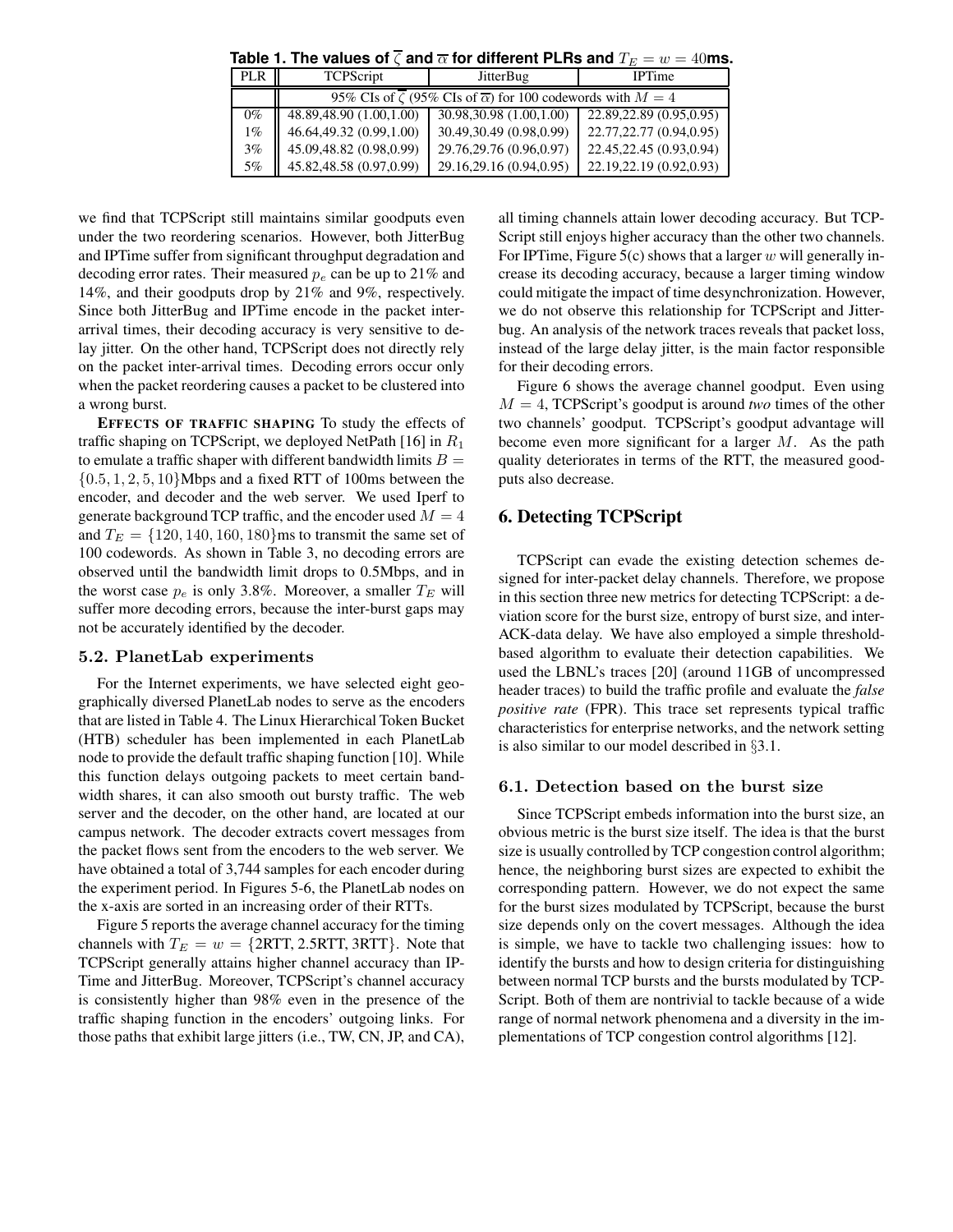**Table 2. The values of**  $\overline{\zeta}$  and  $\overline{\alpha}$  for two packet reordering scenarios A and B and  $T_E = w = 40$ ms.

|  | <b>TCPScript</b>                                                                    | <b>JitterBug</b>       | <b>IPTime</b>             |  |  |  |  |  |
|--|-------------------------------------------------------------------------------------|------------------------|---------------------------|--|--|--|--|--|
|  | 95% CIs of $\zeta$ (95% CIs of $\overline{\alpha}$ ) for 100 codewords with $M = 4$ |                        |                           |  |  |  |  |  |
|  | 48.85,48.88(1.00,1.00)                                                              | 25.05,25.05(0.80,0.82) | 21.94,21.94(0.91,0.92)    |  |  |  |  |  |
|  | 48.87,48.88(1.00,1.00)                                                              | 24.66,24.66(0.79,0.81) | 20.68, 20.68 (0.86, 0.87) |  |  |  |  |  |

**Table 3. The values of**  $\overline{\zeta}$  **and**  $\overline{\alpha}$  **for TCPScript with**  $M = 4$  **and**  $T_E = \{120, 140, 160, 180\}$ **ms under different bandwidth limits imposed by a traffic shaper:**  $B = \{0.5, 1, 2, 5, 10\}$ Mbps.

| $T_E\,$ | Bandwidth Limit B    |                   |                   |                   |                   |  |  |  |  |
|---------|----------------------|-------------------|-------------------|-------------------|-------------------|--|--|--|--|
|         | 0.5Mbps              | 1Mbps             | 2Mbps             | 5Mbps             | 10Mbps            |  |  |  |  |
| 120ms   | 11.89, 13.98(0.90,1) | 15.53, 15.70(1,1) | 15.52, 15.71(1,1) | 15.47, 15.71(1,1) | 16.03, 16.15(1,1) |  |  |  |  |
| 140ms   | 11.32, 12.44(0.95,1) | 13.46, 13.58(1,1) | 13.46.13.59(1.1)  | 13.51.13.64(1.1)  | 13.83, 13.93(1,1) |  |  |  |  |
| 160ms   | 10.82, 11.73(0.95,1) | 11.86, 12.00(1,1) | 12.04.12.12(1.1)  | 12.14.12.18(1.1)  | 12.18.12.19(1.1)  |  |  |  |  |
| 180ms   | 9.84, 10.58(0.96, 1) | 10.61, 10.73(1,1) | 10.76, 10.83(1,1) | 10.81, 10.89(1,1) | 10.83, 10.91(1,1) |  |  |  |  |

**Table 4. Path characteristics from the encoders (on PlanetLab nodes) to the decoder (on our campus).**

| Locations             | No. hops | Mean RTT and the 95% CIs | Locations               | No. hops | Mean RTT and the $95\%$ CIs |
|-----------------------|----------|--------------------------|-------------------------|----------|-----------------------------|
| Taipei, Taiwan (TW)   |          | $.0525 \pm .0021$        | Kansas, U.S. (KS)       |          | $.2263 \pm .0003$           |
| Shenyang, China (CN)  |          | $.0812 \pm .0026$        | Rhode Island, U.S. (RI) |          | $.2335 \pm .0003$           |
| Tokyo, Japan (JP)     | 16       | $.1165 \pm .0023$        | Gwangju, Korea (KR)     |          | $.2381 \pm .0018$           |
| California, U.S. (CA) |          | $.2007 \pm .0022$        | Flanders, Belgium (BE)  |          | $.3158 \pm .0002$           |



**Figure 5. Measured average channel accuracy from the PlanetLab experiments.**



**Figure 6. Measured goodput from the PlanetLab experiments.**

Since the warden does not know how many bursts have been delivered, she cannot use clustering algorithms to separate the data bursts. Therefore, we adopt a heuristic algorithm to identify a series of bursts. We let  $TP_i$ ,  $i = 1, 2, \ldots$ , denote the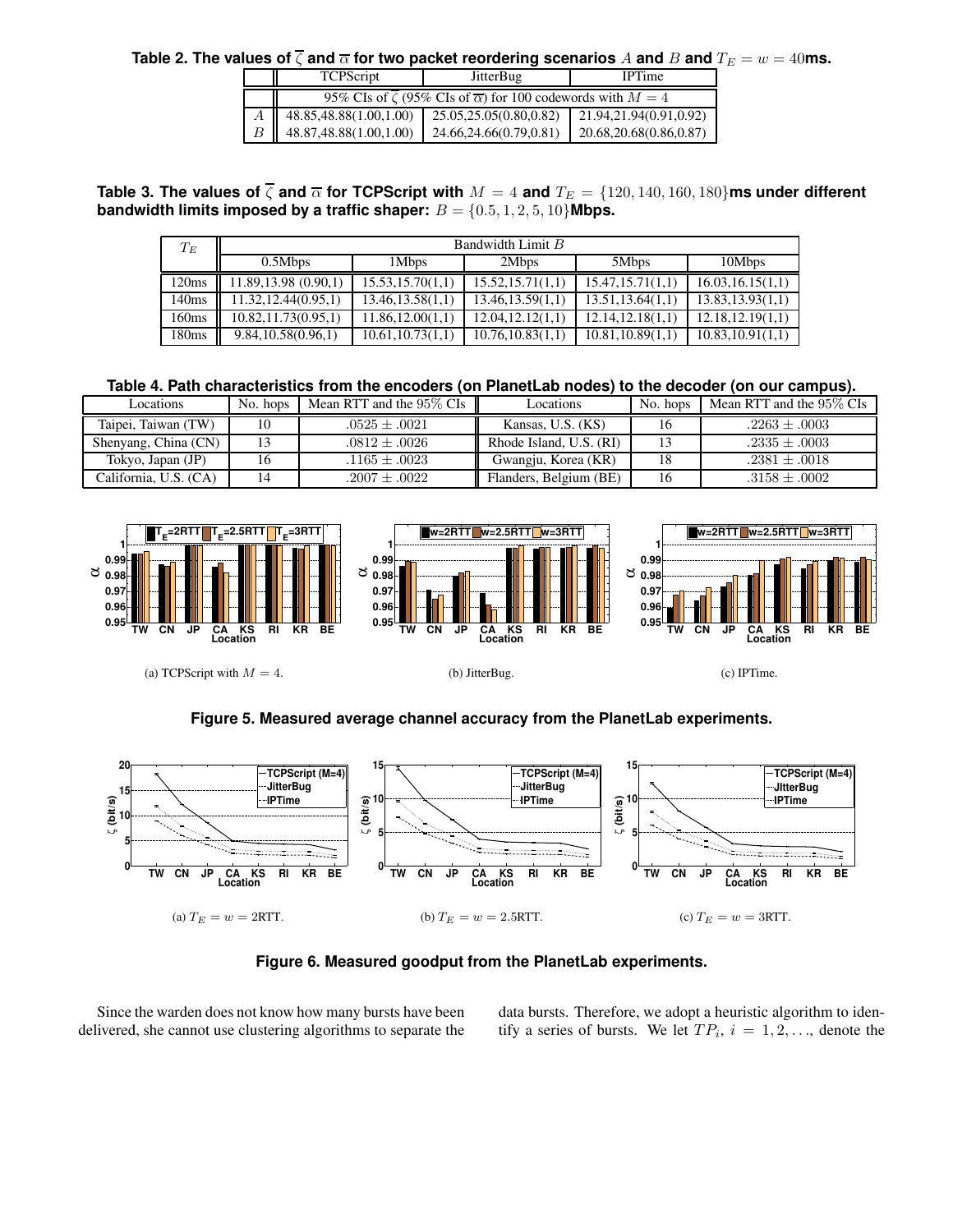timestamp values when the warden captures the  $i$ th data packet. Let  $IPT_i = TP_{i+1} - TP_i$  denotes the inter-arrival time between ith and  $(i + 1)$ th packets. We consider that  $TP_i$  marks the end of a burst if the ratio of  $IPT_i$  and the average interarrival time exceeds a threshold.

After obtaining a sequence of bursts from a TCP data flow, we employ two metrics for the detection. Let  $\hat{m}_i$  be the number of packets in the ith burst estimated by the warden. The first metric is a *deviation score* (DS) that captures abnormal changes from  $\hat{m}_i$  to  $\hat{m}_{i+1}$ . We have proposed a set of rules to update the DS which is omitted in this paper due to the limited space. The second metric is the entropy of the burst size, denoted by  $\mathcal E$ . It is motivated by the observation that TCP-Script's burst size will be uniformly distributed, if the covert messages also follow a uniform distribution. Given  $N_b$  bursts, we then compute  $\mathcal{E}$  as  $-\sum_{i=1}^{N_b} p(m_i) \log p(m_i)$ , where  $p(m_i)$ is the probability of observing  $m_i$ . Our extensive experiments have shown that  $\mathcal E$  detects more TCPScript channels than DS does. Therefore, we discuss only the results using  $\mathcal E$  in the remaining of this section.

Figure 7 shows the CDFs of  $E$  for the LBNL traces and TCPScript traces. Around 95% of the entropy values for the LBNL traces are less than 3, but almost all entropy values for TCPScript with  $M = 16$  are larger than 3. However, most entropy values for TCPScript with  $M = 4$  are around 2. Therefore,  $\mathcal E$  can detect TCPScript channels with a large  $M$  but may miss others for  $M = 4$  or an even lower M.



**Figure 7. Entropy for the LBNL traces and TCP-Script traces.**

#### 6.2. Detection based on inter-ACK-data delay

To enhance the detection capability of the above metrics, we propose another new metric (denoted as  $T_{AD}$ ) which is the inter-arrival time between an ACK ( $Pkt_{ACK}$ ) and the first data packet ( $Pkt<sub>Data</sub>$ ) following  $Pkt<sub>ACK</sub>$  and having a SN larger than  $Pkt_{ACK}$ 's acknowledgement number. That is, the transmission of  $Pkt<sub>Data</sub>$  is very likely induced by the arrival of  $Pkt_{ACK}$ . The motivation of using  $T_{AD}$  is that if a TCP sender has data to send and the receive window is larger than one MSS, the sender will dispatch new data packets after receiving a new ACK. However, since the TCPScript encoder transmits another burst of packets only at end of  $T_E$ , the resulted  $T_{AD}$ is expected to be larger than the normal values. Therefore, we use  $T_{AD}$ 's mode (i.e., the peak of its density function) to detect TCPScript.

Figure 8 shows the CDF of  $T_{AD}$  for the LBNL traces and TCPScript traces. Since the same  $T_E$  is adopted for TCPScript with  $M = 4, 16$  in our experiments, their CDFs almost overlap. We can see that most of the  $T_{AD}$  values in LBNL traces are very small; for example, around  $78\% - 90\%$  of the  $T_{AD}$  values for the LBNL traces are less than 0.02. On the contrary, TCP-Script will often result in large  $T_{AD}$  values; for example, more than  $94\%$  of the  $T_{AD}$  values for TCPScript is larger than 0.02. Therefore, this metric is effective for detecting TCPScript for both values of M.



**Figure 8. The CDFs of the inter-ACK-data delay in the LBNL traces and TCPScript traces.**

#### 6.3. Evaluating the new metrics

We have employed a simple threshold-based algorithm [3] to evaluate the performance of the two new metrics:  $\mathcal E$  and  $T_{AD}$ . To build the normal profiles for them, we use the samples collected from three sets of LBNL traces (LBNL-20041004, LBNL-20050106 and LBNL-20050107) [20]. These sample values are less than the Q quantile values in the corresponding training data sets in order to mitigate the impact of outliers. Based on these two sets of data, we compute their means ( $\theta_{\mathcal{E}}$ ) and  $\theta_{T_{AD}}$ ) and their standard deviations ( $\delta_{\mathcal{E}}$  and  $\delta_{T_{AD}}$ ). Moreover, we define their thresholds as  $\Gamma_E = \theta_{\mathcal{E}} + d \times \delta_{\mathcal{E}}$  and  $\Gamma_{T_{AD}} = \theta_{T_{AD}} + d \times \delta_{T_{AD}}$ , respectively, where d is a parameter for controlling the thresholds.

We have used real TCPScript traces collected from the PlanetLab experiments to evaluate the detection rates. We have tested different combinations based on  $Q \in [0.8, 0.85, 0.9, 0.95]$ and  $d \in [1 \ 1.5 \ 2 \ 2.5]$ . Due to the limited space, we tabulate only part of the experiment results in Table 5, where  $Q = 0.95$ and  $d = 1.5, 2.5$ . We show the detection rates using only  $\mathcal{E}$ , only  $T_{AD}$ , and both of them (labeled by "Both"). The last column also gives their respective FPRs that are computed from the remaining two sets of the LBNL traces, assuming that TCP-Script channels do not exist in them.

From Table 5 and other experiment results that are not shown here, we have found that when  $Q$  and  $d$  increase, the average detection rate based on a single metric may decrease, because such settings will relax the constraint on the TCPScript's behavior. However, the detection rate based on both metrics may not decrease, because a union of these two orthogonal